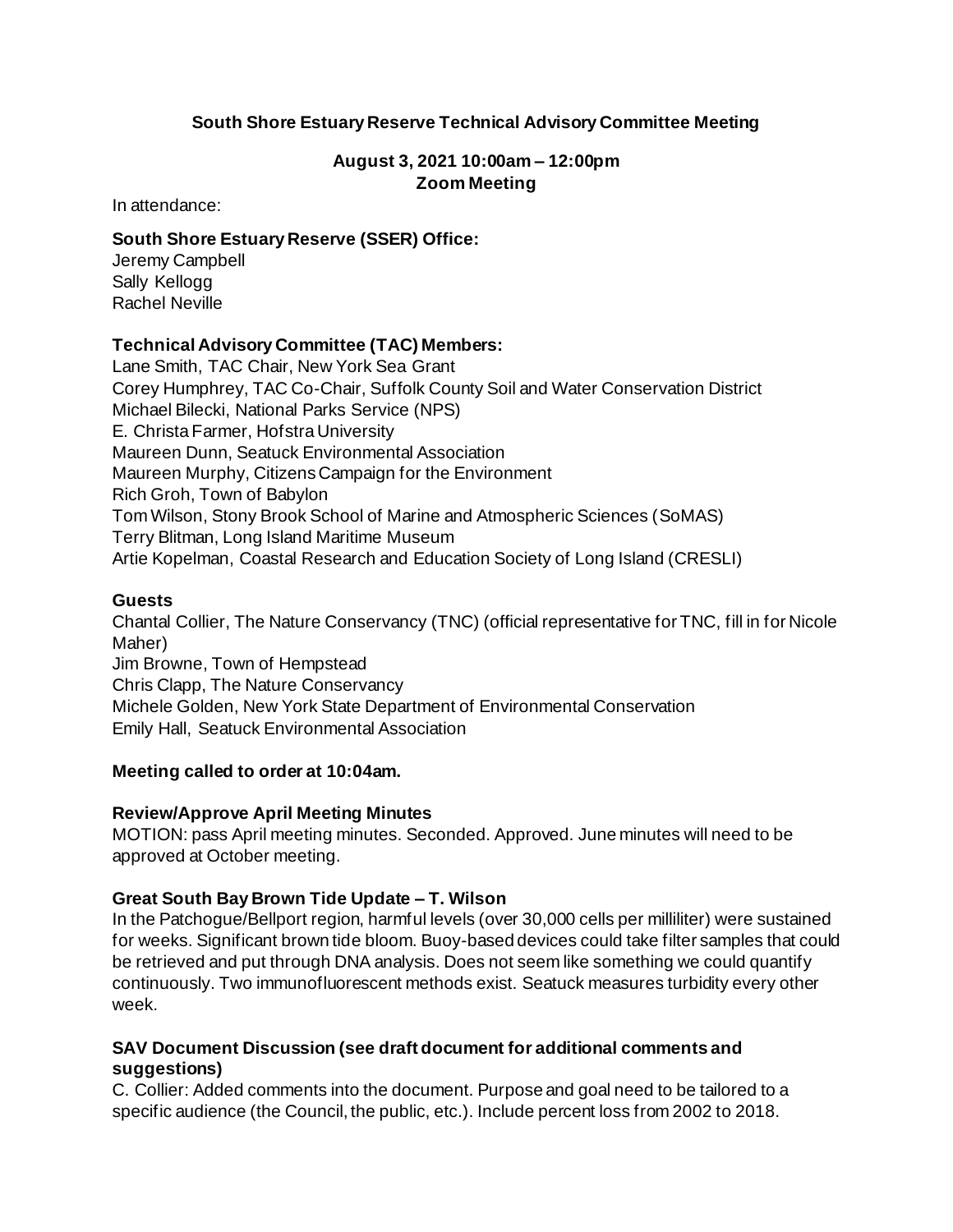Mention of off bottom aquaculture and if shading from suspended structures will impact SAV; siting may be an issue for the future.

J. Campbell: The document will target the same group as the Comprehensive Management Plan. SSER office will be meeting with the Towns in the SSER to discuss this document.

C. Humphrey: Include in the introduction how eelgrass is a sentinel species and importance of eelgrass.

Suggestion to compare the document to TNC's EBM plan. Dredging is prohibited west of Shinnecock Bay. Marine debris may impact eelgrass, should be included in the document in physical disturbance section.

M. Bilecki: Any impacts from recreational shellfishing? May contribute to cumulative impacts.

M. Bilecki: Anchoring of boats may go along with recreational shellfishing as a cumulative impact.

M. Dunn: NYS includes eelgrass-awareness section in boating training program. Tunicates are a biofouling threat to eelgrass. Will research to find more information for the invasive species section.

C. Clapp: Cownose rays dig up eelgrass beds looking for shellfish; may be an issue with climate change. Macro algae smothering eelgrass is related to nutrients (the source of it).

R. Neville: Consideration for impacts of waterfowl, such as brant and mute swans, on eelgrass.

C. Collier: Suggestion to include outcomes from the SAV workshop with TNC.

M. Dunn: Need footnote with source for each piece of information.

R. Groh: Suggestion to include nitrogen in the "research" section and areas where sewers are currently and where sewers are proposed.

M. Bilecki: Need a sub-group to get this work done and move it forward.

L. Smith: What is the best way to develop a timeline and get goals accomplished? Need to develop something to guide the group in moving forward, maybe a project tracking tool such as Trello.

M. Bilecki: Suggestion to focus on prioritizing items in section three of the document.

Formation of a sub-committee to determine if section three's list of topics is complete, then prioritizing the list. Participants include M. Dunn, M. Bilecki, C. Clapp, C. Humphrey, C. Collier.

**ACTION ITEM:** Sub-committee members will prioritize the list in section three.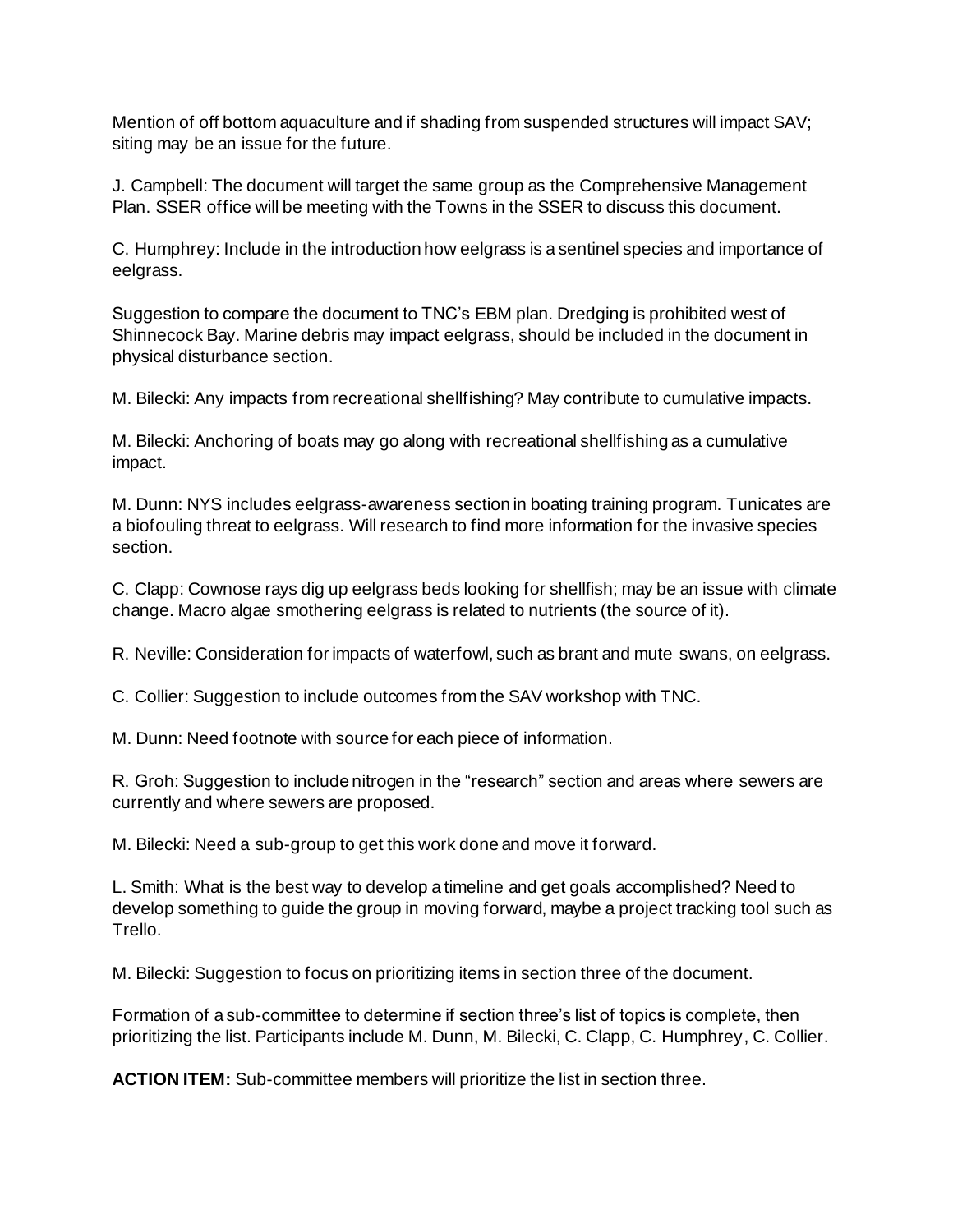R. Groh: Suggestion to look at SAV density in areas that are/are not sewered. This is a current data gap. Will put together some information on areas that are sewered.

J. Campbell: Will speak with DOS GIS staff regarding sewered areas and nitrogen reduction to develop maps.

J. Browne: TAC should not be doing the research but should be finding funding for other to do the research.

# **TAC Program Updates**

Current Chair and Co-Chair terms are coming to an end. New TAC Chair and Co-Chair will be voted on during the October 2021 meeting to start in 2022.

C. Collier: Nominated K. Fallon from NY Sea Grant and T. Schneider from Town of Hempstead, for either Chair or Co-Chair positions.

R. Groh: Seconded nomination of K. Fallon and nominated C. Humphrey.

M. Dunn: Seconded nomination of T. Schneider.

M. Bilecki: Seconded nomination of C. Humphrey. Request for resumes of candidates.

Need a quorum of 13 TAC members. Suggestion to use a poll and make voting anonymous.

C. Humphrey: Are K. Fallon and C. Humphrey able to vote since they are nominated.

Nothing noted in the bylaws about this, so they can vote as members.

Suggestions to have the vote at the October meeting via a poll.

From the TAC bylaws, the Chair and Co-Chair will be chosen by a simple majority vote of TAC members present during the TAC meeting. Person who gets the most votes will be Chair. Then the remaining two candidates will be voted on for Co-Chair and person with most votes is the Co-Chair.

# **Partner Updates and Other Business**

E. C. Farmer: Teaching sedimentation this fall and if there is an opportunity for students to help via research or developing graphics, would be glad to help.

M. Dunn: August 5th is national oyster day. Seatuck will have a webinar on oyster shell recycling.

M. Golden: Nassau County 9 Element stakeholder meeting taking place next week.

M. Bilecki: FINS did a workshop in May about erosional issues on the North shore of Fire Island. Summary document of the workshop is being worked on. DOS is looking at monitoring nature